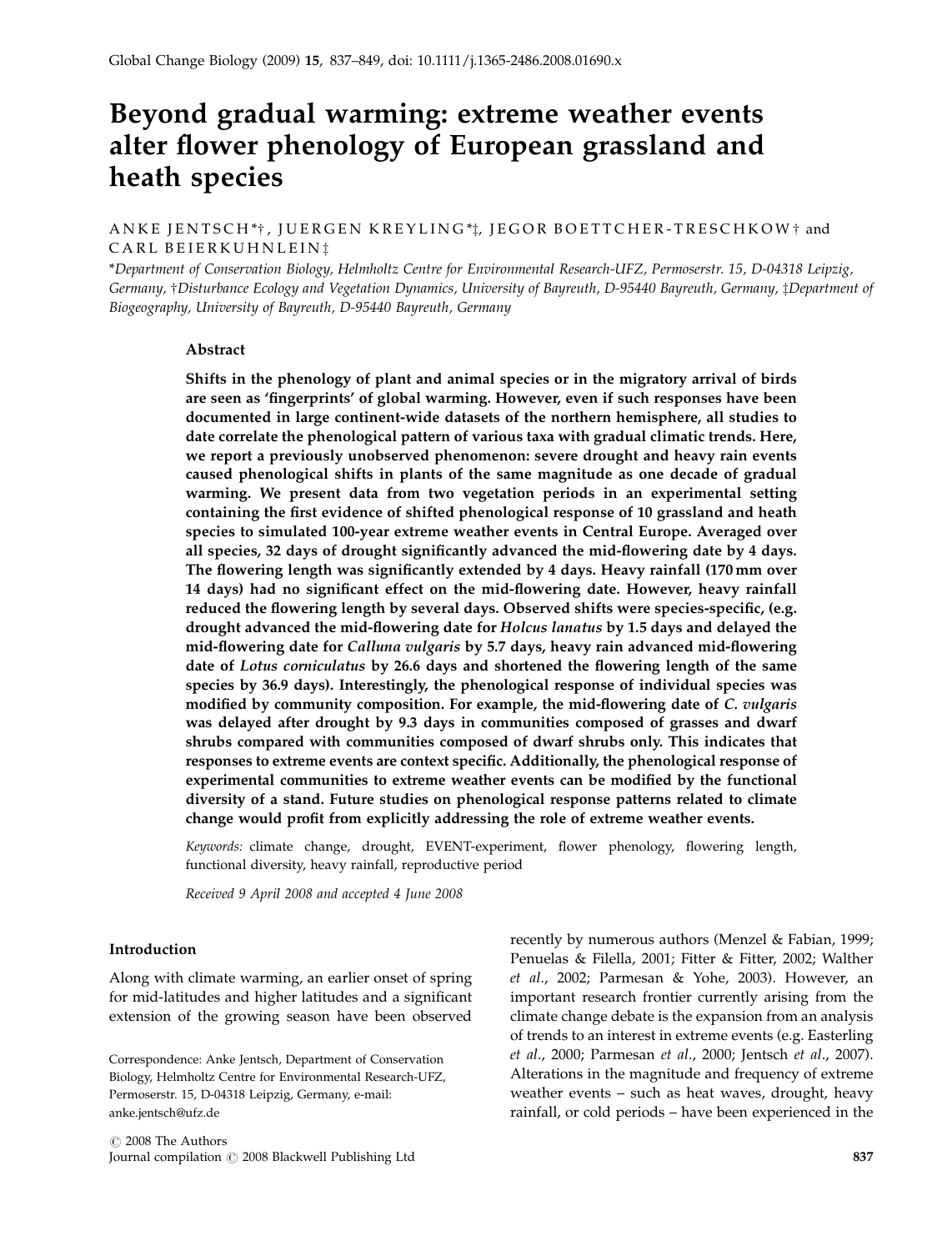recent past, and their ecological importance is expected to increase in the near future in many parts of the world (IPCC, 2007). However, there is a substantial lack of knowledge on how extreme weather events affect biodiversity and ecosystem functioning (Jentsch & Beierkuhnlein, 2008).

Phenological shifts are regarded as a 'fingerprint' (Walther et al., 2002) of global warming. Menzel et al., (2006) tested an extended dataset from a systematic phenological network across 21 European countries, comprising more than 500 plant species that are differentiated by numerous life history traits, for phenological changes in response to gradual advances of spring and summer. Since 1960, the onset of spring has advanced in the northern hemisphere on average by 2.5–2.8 days per decade, or 4.6 days per 1 degree of temperature increase (Menzel et al., 2006; Memmott et al., 2007; Parmesan, 2007). Phenological response to such gradual change reveals a remarkable biogeographic differentiation; responsiveness of flower phenology to warming is more pronounced in warmer European countries than in colder ones. Additionally, early flowering species react more strongly to temperature increase than late flowering species (Dunne et al., 2003). There is indication that climate change can be accompanied by a multi-faceted divergence in flower phenology. Warming advances the flowering of early flowering species and delays the flowering of late flowering species in a tallgrass prairie in North America (Sherry et al., 2007). There, warming induces the expansion of reproductive periods of some species and the compression of others (Sherry et al., 2007). An emerging research challenge is to assess whether temperature-driven shifts in phenology put the maintenance of crucial plant– animal interactions such as pollination at risk. Desynchronization of previously synchronized life cycles and a disruption of mutually beneficial interactions due to climate change appear possible (e.g. Harrison, 2000; Parmesan, 2007). Memmott et al. (2007) predict that between 17% and 50% of all pollinator species will suffer a disruption of food supply, if plant phenology advances as much as 1–3 weeks.

So far, gradual climatic trends such as global warming have been studied in much more detail than sudden events (review in Jentsch et al., 2007). However, we argue that extreme weather events such as drought account for much of the response of biodiversity to climate change. Extreme weather events that are restricted to several days or weeks may occur independently from climatic trends over years and decades. However, with global warming temporal variability of the climate is expected to increase and, thereby also extreme weather events (IPCC, 2007). In our approach, we distinguish a discrete event from a continuous

process by its abruptness, no matter whether the event is recurrent, advanced, expected or normal (White & Jentsch, 2001). Abruptness of an event is a function of magnitude over duration, which is best described relative to the temporal turnover and development scale of an ecological system or – from an organismic perspective – relative to the life cycle of the organism in focus (Jentsch, 2006). The extremeness of an event can be determined with respect to a historical reference period (e.g. by statistical extremity according to extreme value theory). At longer time scales, extreme events may possibly affect selection processes and species evolution (Overpeck et al., 2003) beyond direct ecological interaction. We concentrate on direct or delayed responses of manipulated plant communities to extreme weather events. First evidence suggests that there are important effects of short-term perturbations on [e.g. aboveground plant productivity (Kreyling et al., in press a) invisibility of plant communities (Kreyling et al., in press b) and carbon exchange (Mirzaei et al., 2008).

Here, we focus on flower phenology as a key ecosystem function. We assume that there may be an analogy between the effects of gradual warming and the sudden drought on flowering dynamics. This is because evidence suggests that one of the major determinants of flowering induction, abscisic acid (phytohormone ABA)-mediated signalling, is responsive to an array of abiotic factors including temperature increase (Toh et al., 2008) and drought stress (Heide, 1994; Bray, 1997). Furthermore, increased evapotranspiration due to warming, as well as a reduced soil moisture level due to drought (Kreyling et al., 2008) may affect the leaf water status in a similar way.

Particularly, we assess the effects of extreme weather events and plant community composition on the phenological performance of individual plant species in experimental grassland and heath by addressing the following four hypotheses: (i) extreme drought advances flower onset and expands the flowering period; (ii) extreme heavy rainfall delays flower onset and compresses the flowering period; (iii) advance and delay of mid-flowering date, as well as expansion and compression of the flowering period is correlated with early vs. late seasonal reproduction; and (iv) functional composition of plant communities modifies the effects of extreme weather events on flower phenology.

## Material and methods

## Experimental design

The EVENT-experiment (Jentsch et al., 2007) is established in the Ecological Botanical Gardens of the University of Bayreuth, Germany (49°55'19"N,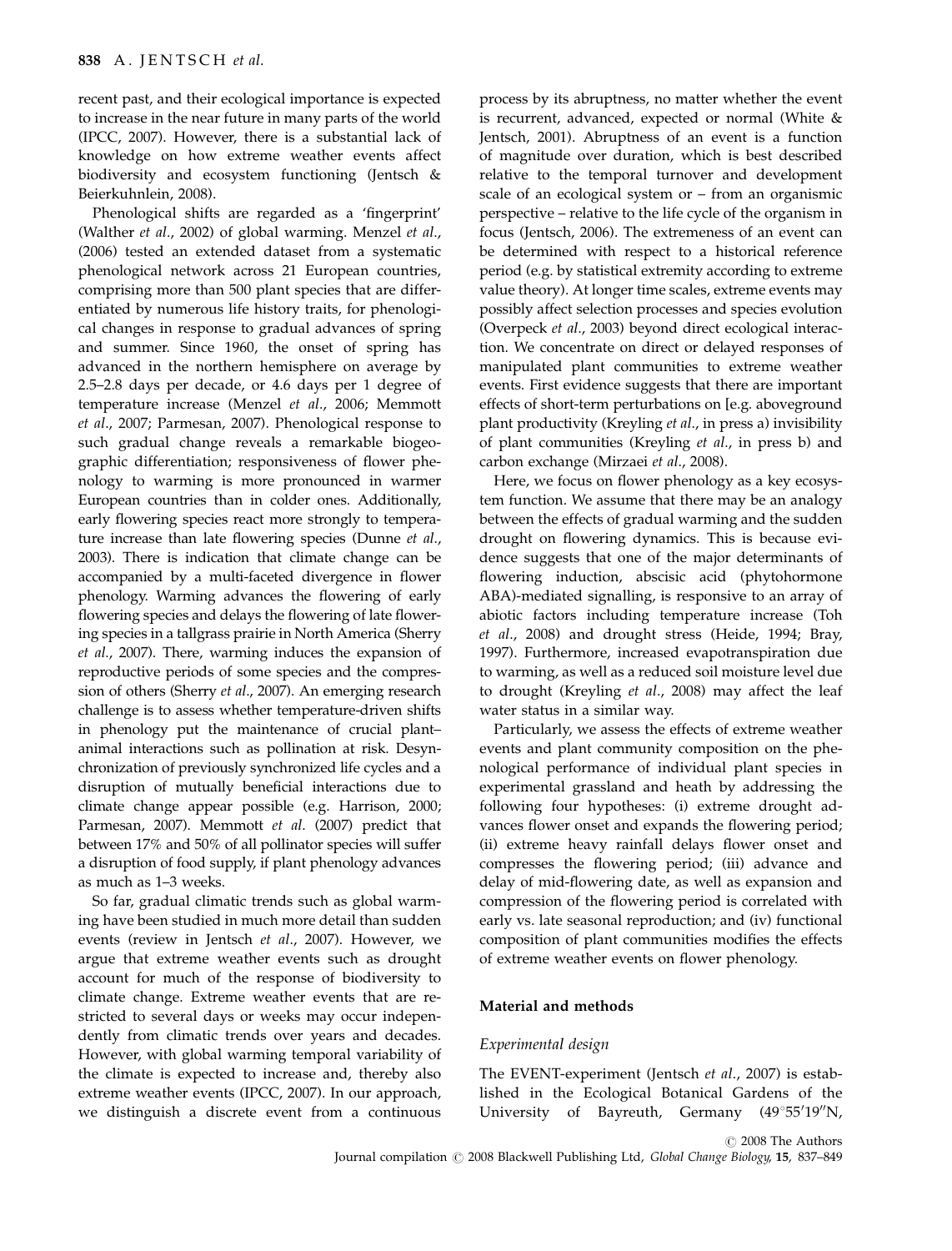$11^{\circ}34'55''E$ ,  $365$  m a.s.l.) with a mean annual temperature of 8.2  $\degree$ C, and a mean annual precipitation of 724 mm (1971–2000). Precipitation is distributed bimodally with a major peak in June/July and second peak in December/ January (data: German Weather Service). The experiment was carried out with three fully crossed factors: (1) extreme weather events (drought, heavy rain, and ambient control); (2) community diversity (two species of one functional group, four species of two functional groups, and four species of three functional groups); and (3) two contrasting vegetation types (grassland and heath). The total setup consisted of five replicates of each factorial combination, 90 plots each  $2 \text{ m} \times 2 \text{ m}$  in total. The factors were applied in a randomized block design with the vegetation types and diversity levels blocked and randomly assigned within each weather manipulation (Jentsch et al., 2007). The originally installed species composition was maintained by periodical weeding. The texture of the previously homogenized and constantly drained soil body consisted of loamy sand (82% sand, 13% silt, and 5% clay) with  $pH = 4.5$  in the upper and  $pH = 6.2$  in the lower soil layer (measured in  $1 \text{M}$ KCl). Data acquisition was carried out in the central square meter of each plot only, in order to circumvent edge effects.

#### Extreme weather events

The weather manipulations consisted of extreme drought, heavy rainfall and ambient conditions for control. Intensity of the treatments was based on the local 100-year extreme event in each category. Vegetation periods (March to September) of 1961–2000 were used as the reference period (data: German Weather Service). Gumbel I distributions were fitted to the annual extremes, and 100-year recurrence events were calculated (Gumbel, 1958). Drought was defined as the number of consecutive days with  $\langle 1 \rangle$  mm daily precipitation. Accordingly, a drought period of 32 days and a rainfall extreme of 170 mm over 14 days were applied in the experiment during the peak growing season (Fig. 1) in June 2005 and 2006 [drought manipulation: days of the year (DOY) 160–191 in 2005 and 141–172 in 2006; heavy rainfall manipulation: DOY 178–191 in 2005 and 159–172 in 2006]. Maximum values in the historical dataset were 33 days without rain during June and



Fig. 1 Mean daily air temperature and weekly precipitation sums in the EVENT-experiment during manipulation and recovery after extreme drought and heavy rainfall events. Grey bars show weekly precipitation for the weather manipulations in comparison with ambient conditions (control) and the long-term mean precipitation 1961–2000 (data: German Weather Service, Station Bayreuth). The timing and duration of the weather manipulations is indicated by the black vertical bars.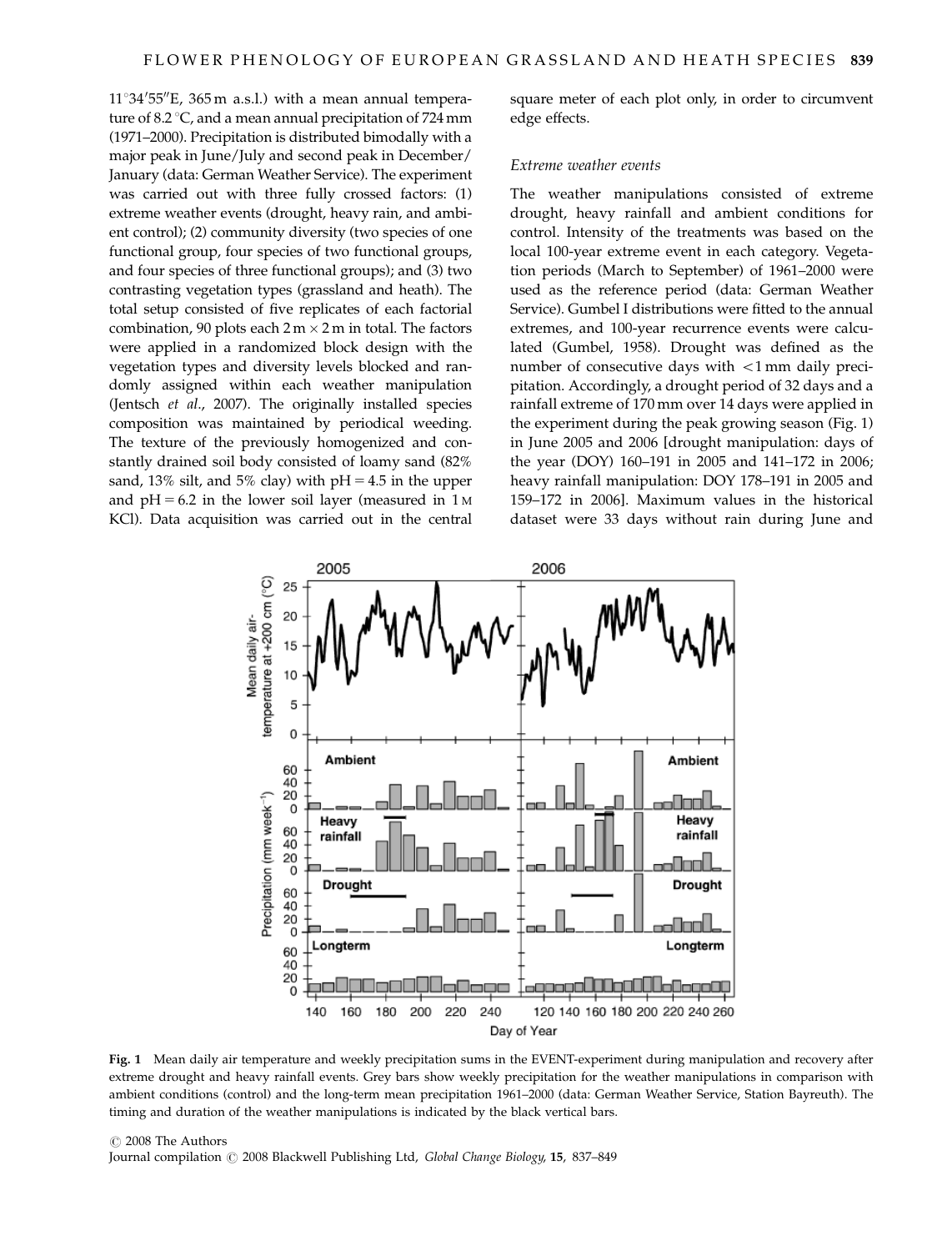July 1976 and 152 mm of precipitation over 14 days in June 1977

Drought was induced with the support of rainout shelters that permitted nearly 90% penetration of photosynthetically active radiation. Soil moisture was recorded by TDR tube access probe measurements at  $-10$  cm. Near-surface air temperature was slightly increased by the roofs during the weather manipulation period (mean 2005:  $+1.2$  °C; mean 2006:  $+1.4$  °C). Unwanted greenhouse effects were avoided by starting the roof from a height of 80 cm, allowing for nearsurface air exchange. After the experimental drought period of 32 days, the roofs were removed.

Heavy rainfall was created using portable irrigation systems. Drop size and rainfall intensity resembled natural heavy rainfall events through application by Veejet 80 100 nozzles, used in erosion research (Kehl et al., 2005). The calculated amount of added water was divided into two applications per day to ensure constantly high soil water saturation. If natural precipitation occurred, this amount of rain was subtracted from the respective dose. A lateral surface flow was avoided by plastic sheet pilings around treated plots reaching down to a depth of 10 cm.

A roof artefact control with five replicates of the rainout shelters was in place in 2006. Adding the same amount of water as occurred naturally in daily resolution below intact shelters during the drought manipulation period did not result in any significant differences between 'ambient control' and 'artefact control' with respect to the 'mid-flowering day' and the 'length of flowering period' neither for individual species (to be precise: for eight out of 10 species, since, unfortunately, we do not have the data for the two legume species) nor for the average over all species, indicating no significant effect from the slightly increased temperature caused by the rain-out shelters.

## Experimental plant communities

Overall, grasslands and heath are spatially important ecosystems in Central Europe. Ten wide-spread plant species were chosen from the regional flora. Species were selected with respect to their affiliation to defined functional groups (grasses, herbs, legumes, and dwarf shrubs), to life-span (perennials), to overall importance in nearby and Central European grassland systems, and to the fact that they do naturally grow on substrate similar to the one used in this experiment. One hundred plant individuals per plot in defined quantitative composition were planted in a systematic hexagonal grid with 20 cm distance between individuals in early April (DOY 92) 2005. Grass and herb individuals used in the experiment were grown from seeds in a greenhouse in

the preceding fall, dwarf shrubs were bought from a gardening company as 2-year-old individuals. Thus, all plants were in a juvenile stage under 2 or 4 years of age during manipulation and data aquisition. All plants have been acclimated on site since February 2005, then reaching growth heights of approximately 15 cm. Biomass at planting amounted to  $0.1-0.6$  g dw Individual<sup>-1</sup> for grasses and herbs, to 1.3–3.1 g dw Individual<sup>-1</sup> for dwarf shrubs, respectively. These experimental communities represent naturally occurring species combinations. Both, grassland and heath plots were established at two levels of species diversity (two and four species) and three levels of functional diversity (one to three functional groups), resulting in six species combinations or communities in total (Table 1).

## Data acquisition and statistical analysis

For each species, weekly observations of the flowering status of four individuals per plot and species were carried out. As a surrogate, the mid-flowering date was calculated, (i.e. the date of the 50 percentile of the flowering curve over time, and flowering length), [i.e. the difference between the dates of the 25 percentile and of the 75 percentile of the flowering curve over time (see Fig. 2 as an example)]. Individuals were counted as 'flowering' when the anthers were visible in at least one flower. Geranium pratense had to be excluded from the analysis, because this species did not produce any flowers in most plots.

Phenological shifts of all species combined were analysed using Linear Mixed Effects Models with weather manipulation as a fixed factor and species identity, community composition, block effect of the split-plot design as random factors (Faraway, 2006). The significance of differences between weather manipulation and control were evaluated using Markov Chain Monte Carlo sampling with the level of significance set to  $P < 0.05$  in 1000 iterations (Bates & Campbell, 2001). Linear Mixed Effects Models were conducted with the function 'lmer' (Bates & Sarkar, 2007). Since the Markov chain Monte Carlo sampling compares the measured difference to the 95% confidence interval of the permutations, the output is whether or not the data are within this confidence interval. Therefore, instead of decimal values, P can only be reported as being above or below 0.05.

Linear models combined with analysis of variance (ANOVA) were applied to test for significant differences between factorial groups of weather manipulation and functional diversity level (Table 1) for each species separately while accounting for the split-plot design. Before statistical analysis, data were log or square root transformed, if conditions of normality were not met, or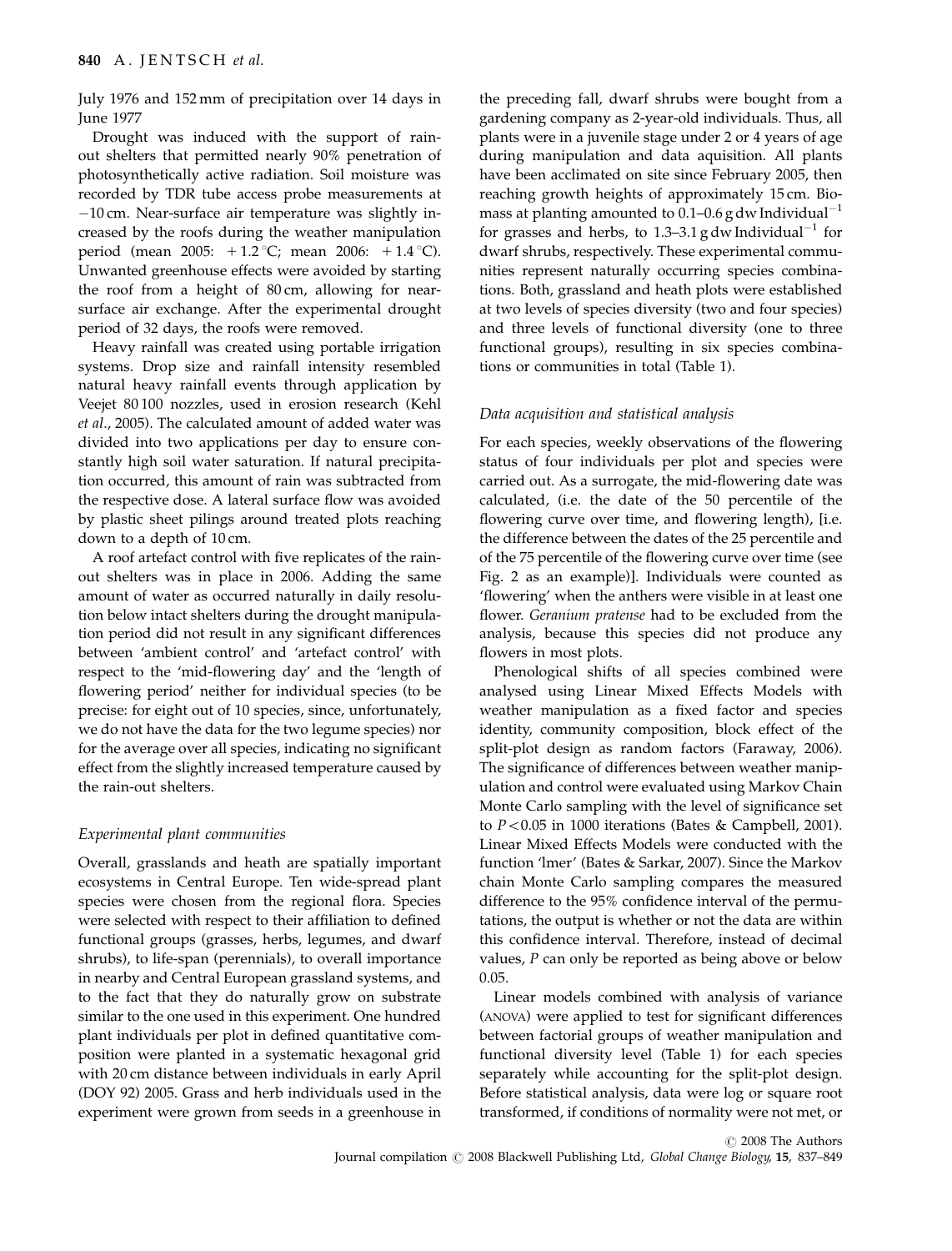| Abbreviation | Vegetation<br>type | Diversity<br>level | Description                                                                 | <b>Species</b>                                                                        |
|--------------|--------------------|--------------------|-----------------------------------------------------------------------------|---------------------------------------------------------------------------------------|
| $G2^-$       | Grassland          | А                  | Two species, one functional group<br>(grass)                                | Arrhenatherum elatius, Holcus lanatus                                                 |
| $G4^-$       | Grassland          | B                  | Four species, two functional groups<br>(grass, herb)                        | Arrhenatherum elatius, Holcus lanatus,<br>Plantago lanceolata, Geranium pratense      |
| $G4^+$       | Grassland          | C                  | Four species, three functional groups<br>(grass, herb, legume herb)         | Arrhenatherum elatius, Holcus lanatus,<br>Plantago lanceolata, Lotus corniculatus     |
| $H2^-$       | Heath              | А                  | Two species, one functional group<br>(dwarf shrub)                          | Calluna vulgaris, Vaccinium myrtillus                                                 |
| $H4^-$       | Heath              | B                  | Four species, two functional groups<br>(dwarf shrub, grass)                 | Calluna vulgaris, Vaccinium myrtillus,<br>Agrostis stolonifera, Deschampsia flexuosa  |
| $H4^+$       | Heath              | C                  | Four species, three functional groups<br>(dwarf shrub, legume shrub, grass) | Genista tinctoria, Vaccinium myrtillus,<br>Agrostis stolonifera, Deschampsia flexuosa |

Table 1 Experimental plant communities of two vegetation types (grassland, heath) were used at three functional diversity levels, resulting in six community compositions

G, grassland; H, heath;  $2/4$ , number of species;  $-$ , without legume;  $+$ , with legume.



Fig. 2 Phenological shifts due to extreme weather events as a function of functional diversity, using flowering pattern of Calluna vulgaris after drought as an example. Given are mean  $\pm$ SE of weekly observations of the flowering of four individuals in five replications. Below the flowering curves, vertical lines indicate the mid-flowering date (date of the 50 percentile of the flowering curve over time), horizontal bars indicate flowering length (difference between the dates of the 75 percentile and the 25 percentile of the flowering curve over time). Homogeneous groups according to Tukey's HSD post hoc comparison are given in Latin letters for the mid-flowering date and in Greek letters for the flowering length.

to improve homogeneity of variances. Both characteristics were tested by examining the residuals vs. fitted plots and the normal qq-plots of the Linear Models (Faraway, 2005). All statistical analyses were performed using R (R Development Core Team, 2006; R: A Language and Environment for Statistical Computing, R Foundation for Statistical Computing, ISBN 3-900051-07-0, URL http://www.R-project.org, Vienna, Austria).

Divergence between early and late flowering species was studied by separating flowering periods before and after the 200th day of the year and examining mixed models of these two groups separately. Three species (Genista tinctoria, Lotus corniculatus, Plantago lanceolata) performed two distinct flowering periods, one before and one after the 200th day of the year, consequently, their first flowering period was placed in the early flowering group and the second into the late flowering group.

#### Results

In the following, we characterize the effects of extreme weather events on flower phenology over 2 consecutive years in terms of two key parameters: 'mid-flowering day' and 'length of flowering period'. Further, we distinguish seasonally early from late reproducing species and report on interactions between extreme weather events and plant diversity modifying phenological response.

#### Climatic characteristics between years

The year 2005 was characterized by dry conditions (Fig. 1) before the beginning of the drought manipulation (only 4 mm of precipitation in 15 days before the onset of manipulation), which had already led to a minimum in soil water content. During the drought treatment, soil water content remained at this minimum, thus differing from the control, which received natural precipitation. During the heavy rainfall manipulation in 2005, it took nearly 2 weeks until soil moisture had reached its maximum, and soil moisture exceeded the field capacity of the soil only briefly. The year 2006 was characterized by wet conditions when the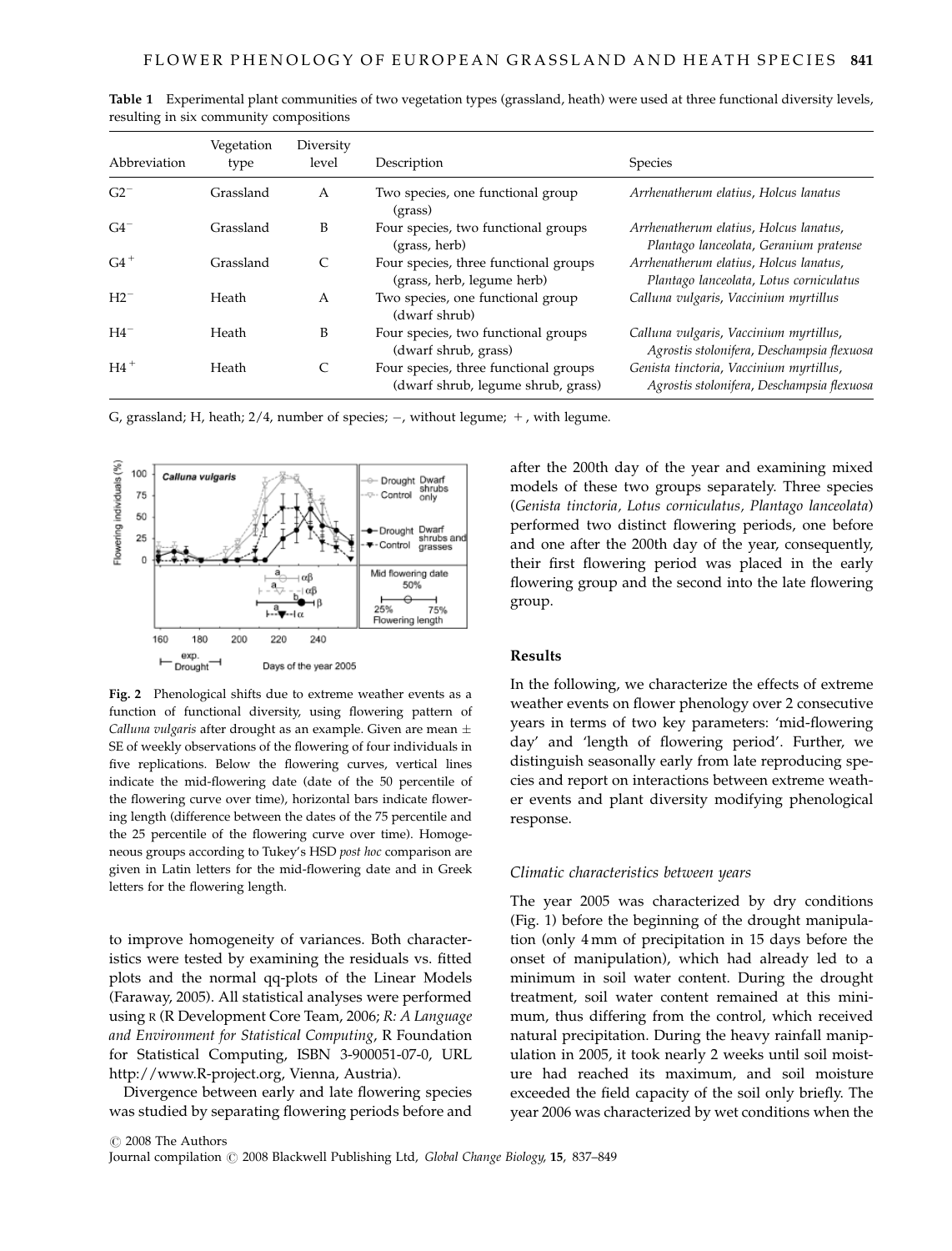drought manipulation started, followed by relatively dry conditions afterwards, when the rainfall manipulation began. The difference between drought manipulation and the control was therefore smaller in 2006 than in 2005, even though soil moisture values below the wilting point ( $pF = 4.2$ , Boden, 1996) occurred longer in the drought manipulation.

## Drought impact on the mid-flowering date and the length of the flowering period

In our field experiment, on average over all species, drought resulted in an advance of the mid-flowering date by 4 days in 2005, but in no significant reaction in 2006 (Fig. 3). At the species level, however, unidirectional shifts did not generally occur, especially in 2005 (Table 2). For example, drought significantly advanced the mid-flowering date of Holcus lanatus and delayed the mid-flowering date of Calluna vulgaris. Even though few significant weather manipulation effects were found at the species level in 2006, phenological shifts



Fig. 3 General effects of extreme weather events on the midflowering date and flowering length of 10 common European species (Table 1). For each species, weekly observations of the flowering status of four individuals in five replications were used to obtain the mid-flowering date (date of the 50 percentile of the flowering curve over time) and flowering length (difference between the dates of the 25 percentile and of the 75 percentile of the flowering curve over time. Average values over all functional diversity levels were taken for each species which occurred in more than one community composition. Significant differences between weather manipulation and the control  $(P<0.05)$  according to Markov Chain Monte Carlo sampling of Linear Mixed Effects Models are marked by '\*' for the midflowering date and '#' for the flowering length. Thin white bars represent the standard error of the mid-flowering date, thin black bars indicate the standard error of the flowering length.

appeared to be more homogenous than in 2005. The mid-flowering date of most species was advanced after drought (seven out of nine species) in 2006.

Furthermore, drought resulted in a significant expansion of the flowering period by about 4 days compared with the control in both years (Fig. 3). At the species level, the length of the flowering period was rather consistently modified, especially in 2006, where drought expanded flowering period of all species (Table 2). Four species bloomed well after the treatment period.

Finally, there were no significant differences between 'ambient control' and 'artefact control' with respect to 'mid-flowering day' and 'length of flowering period' neither for individual species (to be precise: for eight out of 10 species, since, unfortunately, we do not have the data for the two legume species) nor for the average over all species.

# Heavy rain impact on the mid-flowering date and length of the flowering period

Heavy rainfall had no significant effect on the midflowering date in either year on average over all species. However, at the species level, the mid-flowering date of most species was delayed after heavy rainfall (seven out of nine species) in 2006.

In contrast to drought, heavy rainfall caused a significant compression of the flowering period by 5.4 days in 2005 and by 3.3 days in 2006 on average over all species. Compression of the flowering period occurred in seven out of nine species (Table 2).

# Early vs. late seasonal reproduction in plants

Our assumption was that shifts in the mid-flowering date as well as alterations to the flowering period are correlated with seasonal reproductive traits. However, in our field experiment, the advance and delay of the mid-flowering date (Fig. 4) was not generally correlated with plant traits of early vs. late reproduction (i.e. there was no significant shift in mixed models separated by early and late flowering species). Likewise, an extension and compression of the flowering period (Fig. 4) was not correlated with plant traits of early vs. late reproduction (i.e. there was no significant difference in mixed models separated by early and late flowering species).

# Interaction between extreme weather events and plant diversity

Community composition significantly modified the phenological response of individual species prone to extreme weather events (see Table 2). For example, a delay of the mid-flowering date of C. vulgaris by 9.3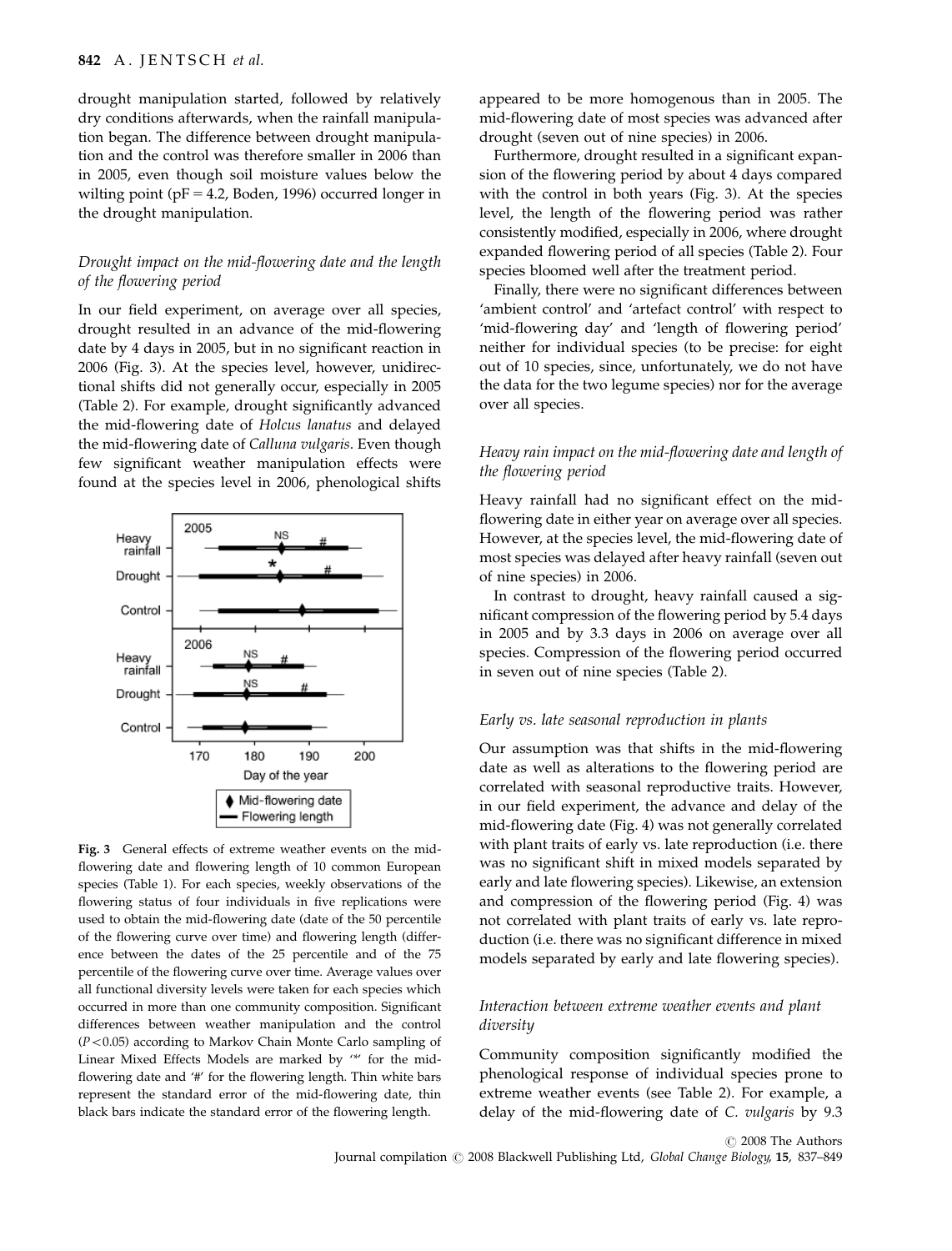|                      |         | 2005         |          |              |                                  | 2006         |          |           |                        |
|----------------------|---------|--------------|----------|--------------|----------------------------------|--------------|----------|-----------|------------------------|
| Weather manipulation | Species | Shift (days) | $p_{wm}$ | $p_{\rm dl}$ | $p_{\text{wm} \times \text{dl}}$ | Shift (days) | $p_{wm}$ | $p_{d1}$  | $p_{\rm wm} \times$ dl |
| (a) Mid-flowering    |         |              |          |              |                                  |              |          |           |                        |
| Heavy Rainfall       |         |              |          |              |                                  |              |          |           |                        |
| A. elatius           |         | 0.5          | 0.510    | 0.394        | 0.260                            | $-3.6$       | 0.025    | 0.932     | 0.380                  |
| H. lanatus           |         | $-1.0$       | 0.646    | 0.515        | 0.115                            | 0.8          | 0.271    | 0.150     | 0.340                  |
| P. lanceolata        |         | $-1.5$       | 0.711    | 0.181        | 0.638                            | 3.9          | 0.220    | 0.662     | 0.625                  |
| G. pratense          |         | $\mathsf X$  |          |              |                                  | $\#$         |          |           |                        |
| L. corniculatus      |         | $-26.6$      | 0.003    |              |                                  | $-4.1$       | 0.114    |           |                        |
| V. myrtillus         |         | $-3.5$       | 0.593    | 0.468        | 0.931                            | 1.0          | 0.442    | 0.038     | 0.645                  |
| C. vulgaris          |         | 1.6          | 0.240    | 0.584        | 0.321                            | 0.1          | 0.944    | 0.153     | 0.184                  |
| G. tinctoria         |         | 0.2          | 0.934    |              |                                  | 6.3          | 0.049    |           |                        |
| A. stolonifera       |         | 1.5          | 0.450    | 0.241        | 0.144                            | 0.2          | 0.544    | 0.550     | 0.761                  |
| D. flexuosa          |         | X            |          |              |                                  | 0.1          | 0.834    | 0.723     | 0.010                  |
| All species          |         | $-3.6$       | ns       |              |                                  | 0.81         | $\rm ns$ |           |                        |
| Drought              |         |              |          |              |                                  |              |          |           |                        |
| A. elatius           |         | 0.5          | 0.979    | 0.040        | 0.398                            | $-0.4$       | 0.366    | 0.527     | 0.489                  |
| H. lanatus           |         | $-1.5$       | 0.344    | 0.070        | 0.145                            | $-2.1$       | 0.021    | 0.426     | 0.284                  |
| P. lanceolata        |         | 0.6          | 0.960    | 0.057        | 0.010                            | $-5.8$       | 0.146    | 0.070     | 0.207                  |
| G. pratense          |         | $\mathsf X$  |          |              |                                  | #            |          |           |                        |
| L. corniculatus      |         | $-18.3$      | 0.129    |              |                                  | 4.5          | 0.292    |           |                        |
| V. myrtillus         |         | $-3.4$       | 0.568    | 0.555        | 0.770                            | $-0.6$       | 0.535    | 0.066     | 0.311                  |
| C. vulgaris          |         | 5.7          | 0.731    | 0.493        | 0.880                            | $-1.5$       | 0.534    | 0.121     | 0.862                  |
| G. tinctoria         |         | $-18.3$      | 0.212    |              |                                  | 13.4         | 0.199    |           |                        |
| A. stolonifera       |         | $-0.5$       | 0.749    | 0.819        | 0.560                            | $-0.7$       | 0.165    | 0.040     | 0.082                  |
| D. flexuosa          |         | $-0.7$       | 0.949    | 0.447        | 0.642                            | $-0.4$       | 0.297    | 0.098     | 0.061                  |
| All species          |         | $-3.98$      | < 0.05   |              |                                  | 0.71         | ns       |           |                        |
| (b) Flowering length |         |              |          |              |                                  |              |          |           |                        |
| Heavy Rainfall       |         |              |          |              |                                  |              |          |           |                        |
| A. elatius           |         | 0.1          | 0.897    | ns           | ns                               | $-0.8$       | 0.208    | 0.957     | 0.394                  |
| H. lanatus           |         | $-0.8$       | 0.782    | ns           | ns                               | $-1.8$       | 0.012    | 0.441     | 0.455                  |
| P. lanceolata        |         | $-3.3$       | 0.485    | ns           | ns                               | $-6.5$       | 0.800    | 0.246     | 0.609                  |
| G. pratense          |         | X            |          |              |                                  | #            |          |           |                        |
| L. corniculatus      |         | $-36.9$      | 0.001    |              |                                  | $-6.6$       | 0.136    |           |                        |
| V. myrtillus         |         | X            |          |              |                                  | $-0.5$       | 0.768    | 0.954     | 1.000                  |
| C. vulgaris          |         | 2.9          | 0.011    | 0.001        | 0.004                            | $-3.7$       | 0.009    | 0.048     | 0.936                  |
| G. tinctoria         |         | $-4.7$       | 0.757    |              |                                  | $-7.4$       | 0.948    |           |                        |
| A. stolonifera       |         | 1.2          | 0.150    | 0.018        | 0.037                            | $-1.0$       | 0.111    | 0.077     | 0.848                  |
| D. flexuosa          |         | X            |          |              |                                  | $-0.5$       | 0.369    | 0.536     | 0.112                  |
| All species          |         | $-5.4$       | < 0.05   |              |                                  | $-3.3$       | < 0.05   |           |                        |
| Drought              |         |              |          |              |                                  |              |          |           |                        |
| A. elatius           |         | $-0.2$       | 0.979    | 0.041        | 0.394                            | $0.2\,$      | 0.571    | 0.502     | 0.747                  |
| H. lanatus           |         | $-9.6$       | 0.001    | 0.667        | $0.567\,$                        | $0.2\,$      | 0.724    | $0.786\,$ | 0.979                  |
| P. lanceolata        |         | 3.6          | 0.893    | 0.477        | 0.049                            | 13.3         | 0.041    | 0.195     | 0.453                  |
| G. pratense          |         | X            |          |              |                                  | $\chi$       |          |           |                        |
| L. corniculatus      |         | 1.6          | 0.242    |              |                                  | 9.9          | 0.210    |           |                        |
| V. myrtillus         |         | $\chi$       |          |              |                                  | 1.3          | 0.627    | 0.985     | 0.880                  |
| C. vulgaris          |         | 9.6          | 0.008    | 0.483        | 0.126                            | 1.6          | 0.495    | 0.183     | 0.684                  |
| G. tinctoria         |         | 16.9         | 0.437    |              |                                  | 11.7         | 0.352    |           |                        |
| A. stolonifera       |         | $-2.1$       | 0.503    | 0.018        | 0.210                            | 1.3          | 0.294    | 0.128     | 0.936                  |
| D. flexuosa          |         | X            |          | 0.861        | 0.940                            | 0.9          | 0.139    | 0.960     | 0.281                  |
| All species          |         | $2.2\,$      | < 0.05   |              |                                  | 4.38         | < 0.05   |           |                        |

|  | Table 2 Shifts in the mid-flowering date and flowering length compared with the control |  |  |  |  |
|--|-----------------------------------------------------------------------------------------|--|--|--|--|
|--|-----------------------------------------------------------------------------------------|--|--|--|--|

Average values over all functional diversity levels are shown for species which occurred in more than one community composition (X: no data). Significant differences between weather manipulation and the control ( $p_{wm}$ ) are in bold, for single species obtained by Analysis of Variance, for all species combined according to Markov Chain Monte Carlo sampling of Linear Mixed Effects Models. For all species occurring in more than one community composition,  $p_{d}$  indicates significance of functional diversity according to ANOVA, and  $p_{\rm wm}$  x  $_{\rm d}$  indicates significance of interaction between weather manipulation and functional diversity according to ANOVA.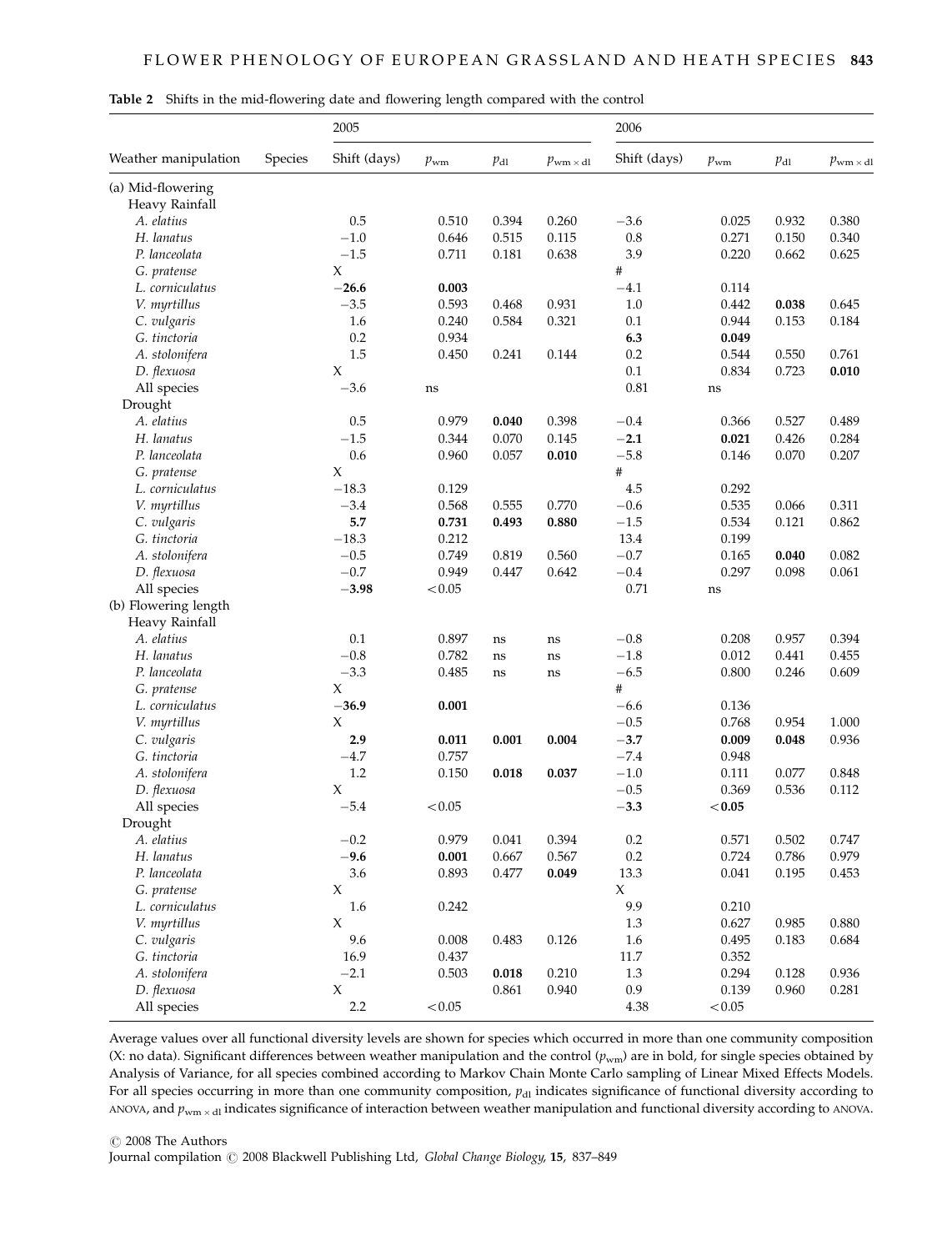

Fig. 4 Phenological response of 10 common European plant species to extreme weather events, separated into early (species name left of flowering bar) and late (species name right of flowering bar) flowering species. For each species, weekly observations of the flowering status of four individuals in five replications were used to obtain the mid-flowering date (date of the 50 percentile of the flowering curve over time) and flowering length (difference between the dates of the 25 percentile and of the 75 percentile of the flowering curve over time. Average values over all functional diversity levels are displayed for each species which occurred in more than one community composition. Significant differences between weather manipulation and the control according to ANOVA ( $P < 0.05$ ) are marked by '\*' for the mid-flowering date and '#' for flowering length. Thin white bars represent the standard error of the mid-flowering date, thin black bars indicate the standard error of the flowering length. Soil moisture is given in vol% at 12 cm soil depth measured by a TDR tube access probe in every plot. Displayed are mean and standard errors over all species compositions.

days in communities composed of two grasses and two dwarf shrubs compared with communities composed of two dwarf shrubs only was found in the drought manipulation (Fig. 1). No similar pattern was observed for the control, resulting in a significant interaction effect between the drought and the functional diversity level for C. vulgaris. Interestingly, all modifications of phenological shifts due to interaction with plant diversity were greater with increasing diversity levels (Fig. 5). A delay in the mid-flowering date of Deschampsia flexuosa by 2.7 days after heavy rainfall and of P. lanceolota by 15.3 days after drought in communities containing no legumes compared with communities containing a legume was found. Remarkably, the flowering length of P. lanceolata even differed by 26.2 days and that of Agrgrostis stolonifera by 5.7 days after drought in communities containing no legumes compared with communities containing a legume dwarf shrub. Diversity level, a surrogate of community composition and species richness, had no effect on soil moisture.

#### Discussion

## Effects of a sudden drought on flower phenology

The experimental data are in accordance with our hypothesis stating that extreme drought events advance flower onset (the mid-flowering date) and extend the flowering period of Central European plant species. Changes in the flowering period were highly significant and uniform over both years of observation (Fig. 2). The magnitude of shift (around 4 days) observed in our data is remarkable when compared with findings from long-term observational datasets accounting for gradual warming over recent decades. Generally, global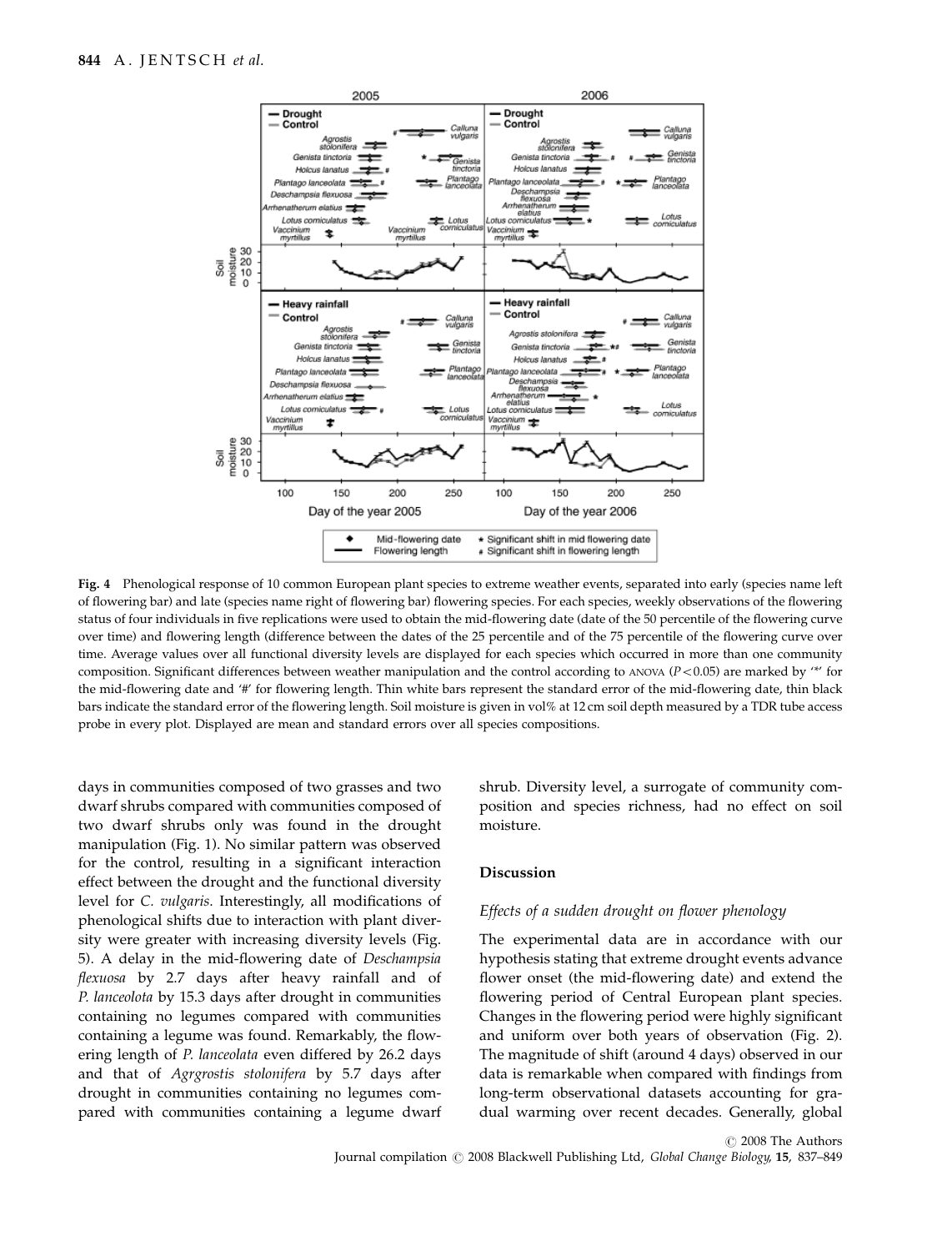

Fig. 5 Shifts in the mid-flowering date and flowering length as affected by the functional diversity level (see Table 1) for all species exhibiting a significant interaction effect between weather manipulation and functional diversity (Table 2). Homogeneous groups according to Tukey's HSD post hoc comparison are shown in Latin letters for the mid-flowering date and in Greek letters for the flowering length if the respective interaction was significant. Thin white bars represent the standard error of the mid-flowering date, whereas thin black bars indicate the standard error of the flowering length. Please note that the data in the panels are from shrubland, except for Plantago, which is from grassland.

warming has advanced the first flowering date of plants by 4 days  ${}^{\circ}C^{-1}$  on average in the temperate zone (Memmott et al., 2007). This phenological shift due to gradual warming is of the same magnitude as the phenological shift due to a single extreme drought event according to our data. Other experiments confirm that summer drought may result in early flowering (Franks et al., 2007). In contrast, for Mediterranean plants, evidence suggests that dry conditions delay flowering phenophases (Penuelas et al., 2004; Llorens & Penuelas, 2005), especially for drought sensitive species (Ogaya & Penuelas, 2003).

With experimental data, there might be obfuscation between drought and warming effects on flower phenology. Ultimately, we cannot determine whether the advance of flowering and extension of flowering length

observed in our drought treatment was really due to drought or to warming, or to a combination of both. However, there were no significant differences between 'ambient control' and 'artefact control' with respect to 'mid-flowering day' and 'length of flowering period' neither for individual species nor for the average over all species. The increase in temperature due to an installation of rainout shelters was statistically not significant and lasted only for a limited period of 32 days. However, we acknowledge that this period may have been the sensitive period for stimulating subsequent flowering-related dynamics.

Possible links between drought and warming include the effects on leaf water status either due to reduced soil moisture content during drought or due to higher evapotranspiration during warming. Moreover, drought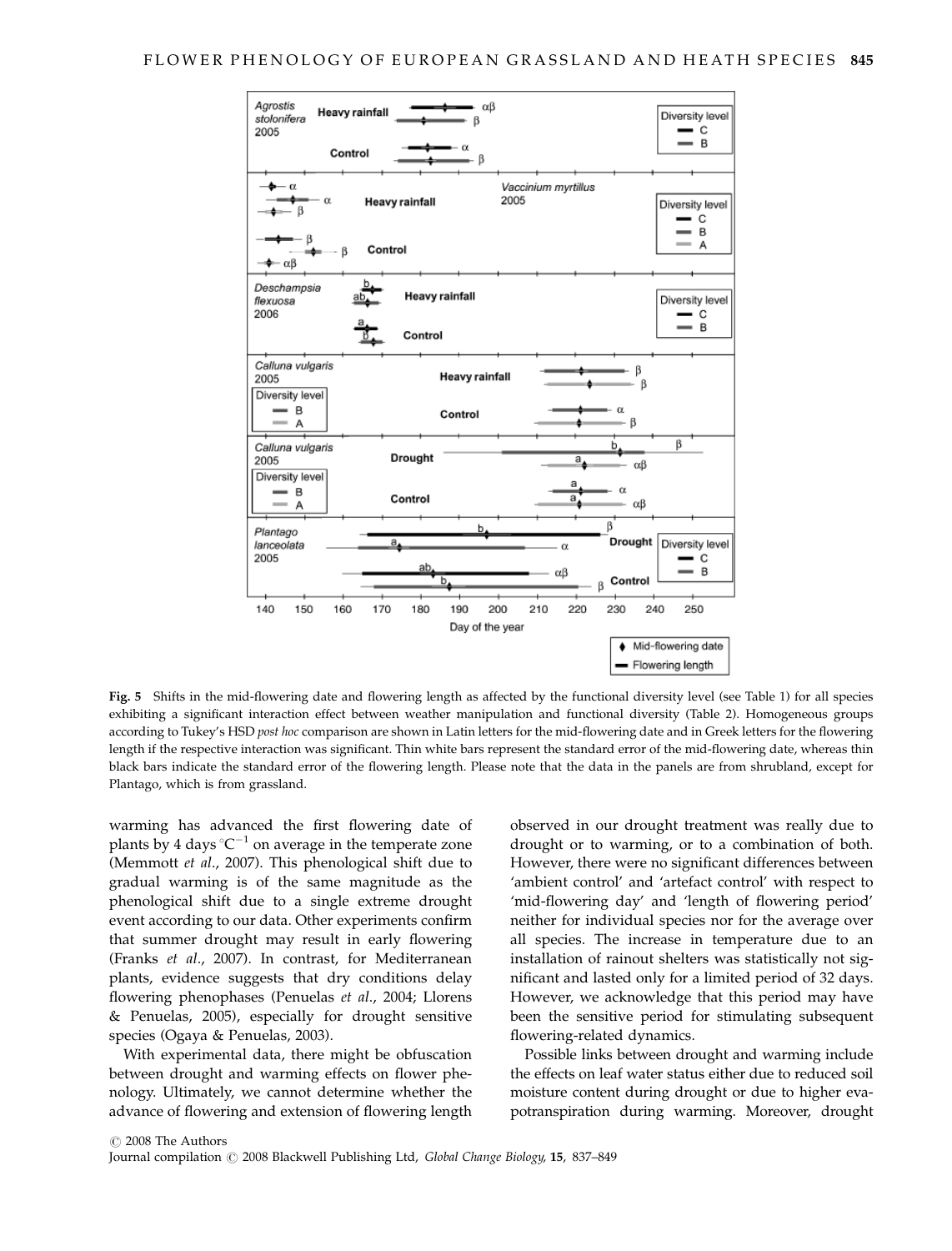and warming could analogously affect abscisic acidmediated signalling (Toh et al., 2008), which is a major driver of flowering dynamics. However, in this study we did not analyse plant physiological pathways, but monitored the effects of extreme weather events on flower phenology. Thus so far, we can hardly offer a discussion about the mechanisms that account for how extreme weather events affect the start and duration of flowering times. Possible ways are event-driven production of extra flower buds, abortion of flower buds, longer duration of individual flowers or mechanical damage of individual flowers. However, we have not yet recorded data tracking the fate of individual buds and flowers.

Studies focusing on climate warming that monitor many plant species over large areas and long time scales report comparable phenological shifts of 2 days per decade for Central Europe (Menzel & Fabian, 1999), 4.5 days per decade for the British Isles (Fitter & Fitter, 2002), 1.2–2.0 days per decade for North America (Walther et al., 2002), and 1.4–2.3 days per decade for global datasets (Penuelas & Filella, 2001; Parmesan & Yohe, 2003). All these studies agree that the observed shifts are highly correlated with changes in mean temperature, especially in the months preceding the phenological event. Furthermore, our study provides evidence, that phenological shifts may be driven by soil moisture dynamics. However, the different patterns in shifting the mid-flowering day after drought in 2005 (significant shift) and 2006 (no significant shift) may be due to alternative mechanisms. Firstly, the 2 consecutive years were characterized by relatively dry (2005) vs. humid (2006) weather conditions indicating the crucial role of precipitation pattern or soil water status before a drought event for phenological dynamics. Secondly, the individual plant age moved on from 1 year to the next, so that sensitivity to drought and competitive ability may have changed inconsistently between growth forms due to their particular carbon allocation strategy and status in the life cycle. For example, a smaller root/ shoot ratio may account for higher drought sensitivity in juvenile plant individuals.

Published findings on the effect of warming on the length of the flowering period only exist for a few species and remain controversial. Some authors report no warming effects on the length of flowering period for particular dwarf shrubs (Llorens & Penuelas, 2005) and for subalpine angiosperms (Price & Waser, 1998). Others found compression of flowering period for particular chamaephytic species (Llorens & Penuelas, 2005), or an extension of the flowering period for subalpine herbs and grasses (Dunne et al., 2003), where soil moisture was generally not significant for the duration of flowering.

The effects of drought on the timing of the flowering period is also ambiguous, and shifts in both directions are reported for two Mediterranean dwarf shrubs (Llorens & Penuelas, 2005). In another study, water stress increased the duration of flowering by up to 15 days in Lesquerella fendleri (Ploschuk et al., 2001). Compared with phenological point data such as flower onset, the flowering period or length has received little attention up to now, although it might be ecologically more important than the flowering onset, (e.g. for plant–pollinator interactions and pollination success).

Probably, warming remains the most important driver of phenological shifts – observed as linear trends over the years – in the northern hemisphere (Root et al., 2003; IPCC, 2007). It has been demonstrated that phenology is responsive to the temperature of the preceding months (Menzel et al., 2006). However, our results suggest, that a single extreme drought event can have effects on flower phenology of similar or higher magnitude than gradual warming. We suppose that, taking the impact of extreme weather events on flower phenology into account, unexplained inter-annual variance observed so far in datasets solely based on gradual warming might be reduced. Zavaleta et al. (2003) came to a comparable conclusion in a study of grassland phenological response to elevated temperature, carbon dioxide, precipitation, and nitrogen deposition. They state that individual species were more sensitive to interannual variability and extreme events than to mean changes in environmental and resource conditions. Drought-induced modifications in the timing of flowering are known to affect the flower number and seed set (Saavedra et al., 2003), which in turn affect reproductive fitness.

# Effects of heavy rainfall on flower phenology

Our experimental data are partly in accordance with the hypothesis stating that heavy rainfall events compress the flowering period of plant species. However, our data suggest that heavy rainfall events do not influence the mid-flowering date. Generally, little is known about either the effects of heavy rainfall or of increased and reduced annual precipitation on flower phenology (Rathcke & Lacey, 1985; Ashton et al., 1988). A compression of the flowering period by increased rainfall intensities combined with longer intervals of drought is reported from a tallgrass prairie in Kansas (Fay et al., 2000). An advance of phenological development after additional water supply has been reported for woody species of higher latitudes (Wielgolaski, 2001). An increased amount of precipitation together with an increase in the length of the rainy season by 3 weeks in spring had no consistent impact on phenology in an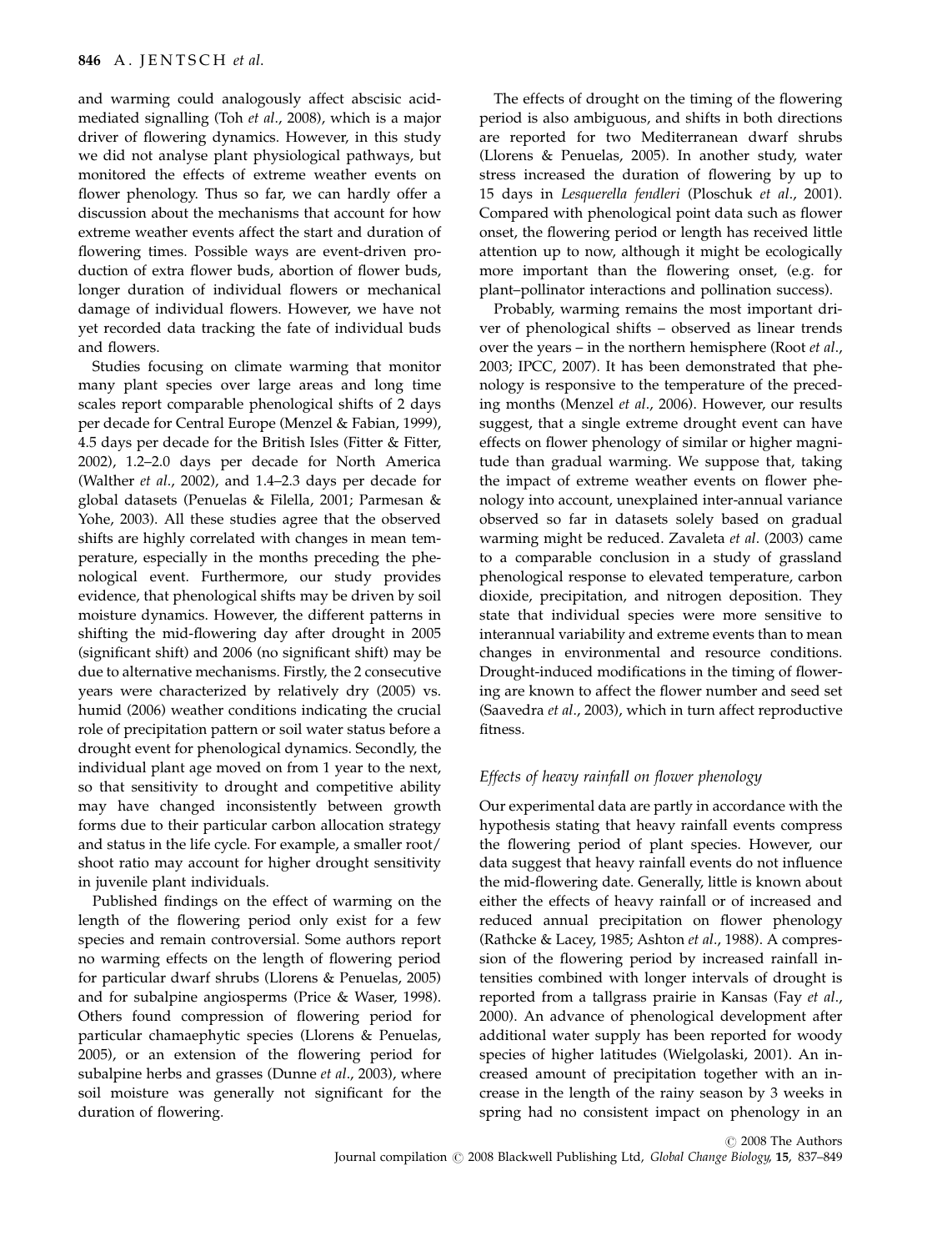annual Californian grassland (Cleland et al., 2006), and a double precipitation treatment without changes in the rainfall timing had no significant effect on flowering phenology in a perennial grassland in Oklahoma (Sherry et al., 2007).

# Divergence of flower phenology after extreme weather events

Our experimental data on 10 common European species including herbs, grasses, and dwarf shrubs provide no evidence for a divergence in the advance and delay of the mid-flowering date or an extension and compression of the flowering period as a function of early vs. late seasonal reproductive period. Analyses of large phenological datasets suggest that flower phenology responds most sensitively to mean monthly temperatures in the month of flower onset and the 2 preceding months (Menzel et al., 2006). In our experiment three out of 10 species (G. tinctoria, L. corniculatus, P. lanceolata) performed two distinct flowering periods during the course of a year, which were affected by the simulated extreme weather events (Fig. 4). Also, the impact of a single extreme weather event in spring may vary by temporal distance to flower onset dates of various species.

# Interaction between extreme weather events and functional diversity

The interaction between extreme weather events and community composition seems to play a crucial role in phenological shifts. The number of significant interactions for the seven species occurring in more than one community composition indicates that this phenomenon is no singular case, but rather a common feature (Table 2).

Facilitation by other growth forms is known to improve individual species performance (Bertness & Callaway, 1994; Bertness & Leonard, 1997). Increased disturbance and physical stress levels are thought to reduce the intensity and importance of competition and to increase the importance of facilitation (Holmgren et al., 1997; Bertness, 1998; Brooker & Callaghan, 1998; Sthultz et al., 2007). Callaway & Walker (1997) present examples of reduced importance of competition and increased facilitation in climatically extreme years compared with strong competition within low-stress years. The same kind of response is described for bunchgrass communities in the Rocky Mountains (Greenlee & Callaway, 1996). Kikvidze et al. (2006) recently showed that interactions between two dominant grassland species and their associated communities switched from competition during the early part of the growing sea-

son, when conditions were favourable, to facilitation during the late part of the growing season, when the site became more xeric. Species diversity on its own may enhance facilitation (Hacker & Gaines, 1997), and the presence of certain functional groups such as legumes is known to facilitate other species (Pugnaire & Luque, 2001; Spehn et al., 2002; Beierkuhnlein & Nesshoever, 2006). Most of these studies used biomass production as a response parameter, however, facilitative neighbor effects are also reported for phenological events in harsh environments (Wipf et al., 2006).

In contrast to facilitative effects, dwarf shrubs are known to be very tolerant to drought but to suffer from high competition from fast-growing grass species, especially at the juvenile stage (Hester et al., 1991). Hence, the observed drought effect from 2005 of flowering reduction in dwarf shrubs growing in a mixture with grasses could be explained by the increased competition for water. Surprisingly, simulated drought had no significant effect on summed community aboveground net primary productivity (ANPP), not even for the dry year of 2005 in the heath community composed of grasses and dwarf shrubs (Kreyling et al., in press a). Only the productivity of the dwarf shrub Vaccinium myrtillus decreased after drought when growing with the grasses Agrostis stolonifera and D. flexuosa.

Generally, a significant interaction between an extreme weather event and functional diversity might be due to the fact that shifts in phenology are promoted as a consequence of resource partitioning due to higher functional diversity. For all significant interactions between species in a community setting (Table 2), no facilitative effect of higher functional diversity was found. All shifts were more pronounced in the more diverse communities (Fig. 5), with some species exhibiting shifts into different directions depending on the specific level of functional diversity. Thus, facilitation is not a direct function of functional diversity.

## Conclusions

Phenological shifts are obviously driven by other factors besides temperature and photoperiodic conditions (e.g. Sawa et al., 2007). We propose that field observations of altered phenological patterns related to climate change would profit from addressing the role of extreme weather events. Soil-drying might be a major environmental cue for phenological shifts. Especially with the emerging phenological network datasets, which comprise data from many countries, it seems promising to broaden the debate on the effects of climate warming in ecosystems by including phenological responses to extreme weather events. Available climate data series with daily resolution should be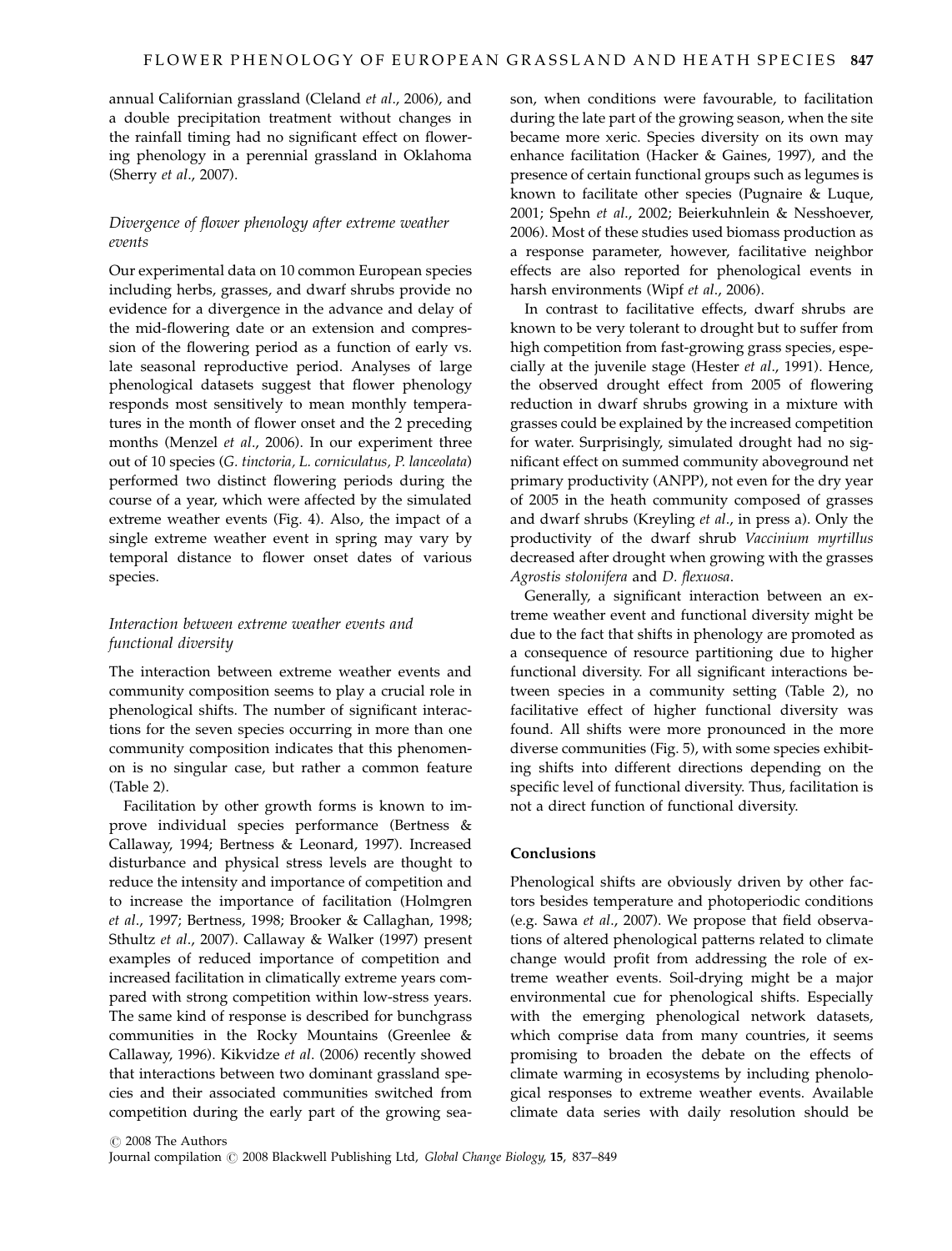screened for such events. On short-term time scales, extreme weather events might be even more powerful than gradual warming in disturbing the synchronization between organisms (e.g. Both et al., 2006) and community organization, because their occurrence and return interval is much less predictable and the vigor of their effects may reach a decadal scale of warming. Furthermore, interaction effects of extreme weather events with plant diversity are emerging as a one of the most challenging research frontiers in studying shifts in plant phenology. Understanding the ecosystem effects of extreme weather events is indispensable. Extreme events are forecasted to increase in magnitude and frequency along with ongoing climate warming, potentially having far-reaching consequences for ecology and evolution.

#### Acknowledgements

We gratefully acknowledge the help of students and field workers with recording flower phenology and maintaining the plots in the EVENT-experiment. Furthermore, we thank Henning Schröder for statistical advice and three anonymous referees for valuable comments to a prior version of this manuscript.

#### References

- Ashton PS, Givnish TJ, Appanah S (1988) Staggered flowering in the Dipterocarpaceae – new insights into floral induction and the evolution of mast fruiting in the aseasonal tropics. American Naturalist, 132, 44–66.
- Bates BC, Campbell EP (2001) A Markov chain Monte Carlo scheme for parameter estimation and inference in conceptual rainfall-runoff modeling. Water Resources Research, 37, 937–947.
- Bates DM, Sarkar D (2007) lme4: Linear mixed-effects models, R package version 0.9975-13, URL http://www.R-project.org
- Beierkuhnlein C, Nesshoever C (2006) Biodiversity experiments – artificial constructions or heuristic tools? Progress in Botany, 67, 486–535.
- Bertness MD (1998) Searching for the role of positive interactions in plant communities. Trends in Ecology and Evolution, 13, 133–134.
- Bertness MD, Callaway R (1994) Positive interactions in communities. Trends in Ecology and Evolution, 9, 191–193.
- Bertness MD, Leonard GH (1997) The role of positive interactions in communities: lessons from intertidal habitats. Ecology, 78, 1976–1989.
- Boden AG (1996) Bodenkundliche Kartieranleitung. Schweizerbart, Stuttgart.
- Both C, Bouwhuis S, Lessells CM, Visser ME (2006) Climate change and population declines in a long-distance migratory bird. Nature, 441, 81–83.
- Bray EA (1997) Plant responses to water deficit. Trends in Plant Science, 2, 48–54.
- Brooker RW, Callaghan TV (1998) The balance between positive and negative plant interactions and its relationship to environmental gradients: a model. Oikos, 81, 196–207.
- Callaway RM, Walker LR (1997) Competition and facilitation: a synthetic approach to interactions in plant communities. Ecology, 78, 1958–1965.
- Cleland EE, Chiariello NR, Loarie SR, Mooney HA, Field CB (2006) Diverse responses of phenology to global changes in a grassland ecosystem. Proceedings of the National Academy of Sciences of the United States of America, 103, 13740–13744.
- Dunne JA, Harte J, Taylor KJ (2003) Subalpine meadow flowering phenology responses to climate change: integrating experimental and gradient methods. Ecological Monographs, 73, 69–86.
- Easterling DR, Meehl GA, Parmesan C, Changnon SA, Karl TR, Mearns LO (2000) Climate extremes: observations, modeling, and impacts. Science, 289, 2068–2074.
- Faraway JJ (2005) Linear Models with R. Chapman & Hall/CRC, Boca Raton.
- Faraway JJ (2006) Extending the Linear Model with R Generalized Linear, Mixed Effects and Nonparametric Regression Models. Chapman & Hall/CRC, Baco Raton.
- Fay PA, Carlisle JD, Knapp AK, Blair JM, Collins SL (2000) Altering rainfall timing and quantity in a mesic grassland ecosystem: design and performance of rainfall manipulation shelters. Ecosystems, 3, 308–319.
- Fitter AH, Fitter RSR (2002) Rapid changes in flowering time in British plants. Science, 296, 1689–1691.
- Franks SJ, Sim S, Weis AE (2007) Rapid evolution of flowering time by an annual plant in response to a climate fluctuation. Proceedings of the National Academy of Science, 104, 1278–1282.
- Greenlee JT, Callaway RM (1996) Abiotic stress and the relative importance of interference and facilitation in montane bunchgrass communities in western Montana. American Naturalist, 148, 386–396.
- Gumbel EJ (1958) Statistics of Extremes. Columbia University Press, New York.
- Hacker SD, Gaines SD (1997) Some implications of direct positive interactions for community species diversity. Ecology, 78, 1990– 2003.
- Harrison RD (2000) Repercussions of El Nino: drought causes extinction and the breakdown of mutualism in Borneo. Proceedings of the Royal Society of London Series B – Biological Sciences, 267, 911–915.
- Heide OM (1994) Control of flowering and reproduction in temperate grasses. New Phytologist, 128, 347–362.
- Hester AJ, Miles J, Gimingham CH (1991) Succession from heather moorland to birch woodland 2: growth and competition between Vaccinium mytillus, Deschampsia flexuosa and Agrostis capillaris. Journal of Ecology, 79, 317–328.
- Holmgren M, Scheffer M, Huston MA (1997) The interplay of facilitation and competition in plant communities. Ecology, 78, 1966–1975.
- IPCC (2007) Climate Change 2007: The Physical Science Basis. Intergovernmental Panel on Climate Change, Geneva.
- Jentsch A (2006) Extreme climatic events in ecological research. Frontiers in Ecology and the Environment, 5, 235–236.
- Jentsch A, Beierkuhnlein C (2008) Research frontiers in climate change: effects of extreme meteorological events on ecosystems. Comptes Rendus Geoscience, doi: 10.1016/j.crte.2008. 97.002

 $\odot$  2008 The Authors